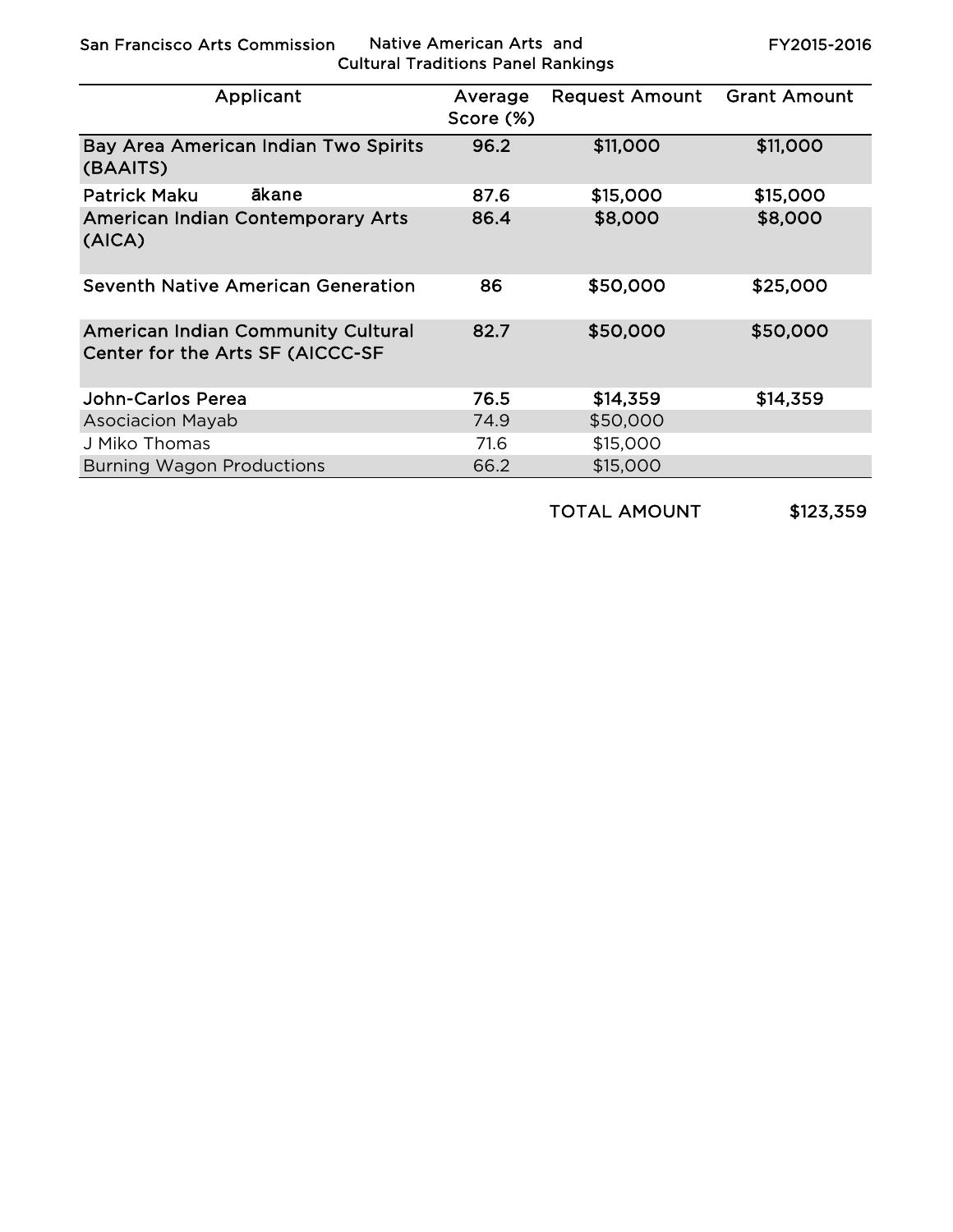San Francisco Arts Commision Native American Arts Cultural Traditions Recommended Applicants - Project Summaries

FY2015-2016

| Grantee                                                                              | <b>Grant Amount</b>      | <b>Project Description</b>                                                                                                                                                                                                                                                                                                                                                                                                                                                                                                                                                                                                                                                                                                                                                                                                                                                                                                                                                                                                                                                           |
|--------------------------------------------------------------------------------------|--------------------------|--------------------------------------------------------------------------------------------------------------------------------------------------------------------------------------------------------------------------------------------------------------------------------------------------------------------------------------------------------------------------------------------------------------------------------------------------------------------------------------------------------------------------------------------------------------------------------------------------------------------------------------------------------------------------------------------------------------------------------------------------------------------------------------------------------------------------------------------------------------------------------------------------------------------------------------------------------------------------------------------------------------------------------------------------------------------------------------|
| American Indian<br><b>Community Cultural</b><br>Center for the Arts SF<br>(AICCA-SF) | $\mathfrak{S}$<br>50,000 | (AICCCA-SF) is requesting funding to support the pre-development of a Native American<br>cultural center in San Francisco. Funds would go to support the obtainment of a 501c3, the<br>hiring of consultants to oversee the project, an updated needs assessment and the<br>development of a business plan and capital campaign.                                                                                                                                                                                                                                                                                                                                                                                                                                                                                                                                                                                                                                                                                                                                                     |
| American Indian<br><b>Contemporary Arts</b><br>(AICA)                                | \$<br>8,000              | This proposal requests support for the 20th Annual Native Contemporary Arts Festival at<br>Yerba Buena Gardens on Sunday, June 18, 2016, from noon to 3 pm, curated by Janeen<br>Antoine of American Indian Contemporary Arts (AICA) in a long time partnership with Yerba<br>Buena Gardens Festival. The 20th Annual NCAF will include presenters L Frank Manriquez,<br>Lakota Harden, the Costanoan Rumsen Humaya singers and dancers, Medicine Warriors<br>intertribal dancers, All Nations Drum, and dancer Rulan Tangen and Dancing Earth. Solo<br>performances by Yupik dancer Chuna MacIntyre, singer Desirae Harp and singer/songwriter<br>Jeremy Goodfeather round out the program. Special programming includes traditional<br>structure, food samples and a blessing ceremony. In this time of difficult stability for artists<br>and community alike to find a secure home in San Francisco, we would like to recognize our<br>Ohlone relatives for the struggle they have endured over centuries to have a home here and<br>honor them in their struggles to persevere. |
| Bay Area American<br>Indian Two Spirits<br>(BAAITS)                                  | $\mathfrak{P}$<br>11,000 | The BAAITS Board of Directors and 60 active members of the organization will organize arts<br>and cultural activities that will culminate at our 6th annual Two Spirit Powwow in 2017.<br>BAAITS will conduct regular monthly Drum and performances across the Bay Area and will<br>participate in local events such as Sweet Medicine Drum, Turtle Women Rising, National<br>Association of Ethnic Studies, Stanford University's Indigenous Queers (IQ) and San<br>Francisco State University's Student Kouncil of Intertribal Nationz (SKINZ) and Mills College,<br>as well as Native American Health Center and Intertribal Friendship House drug/alcohol<br>recovery center.                                                                                                                                                                                                                                                                                                                                                                                                    |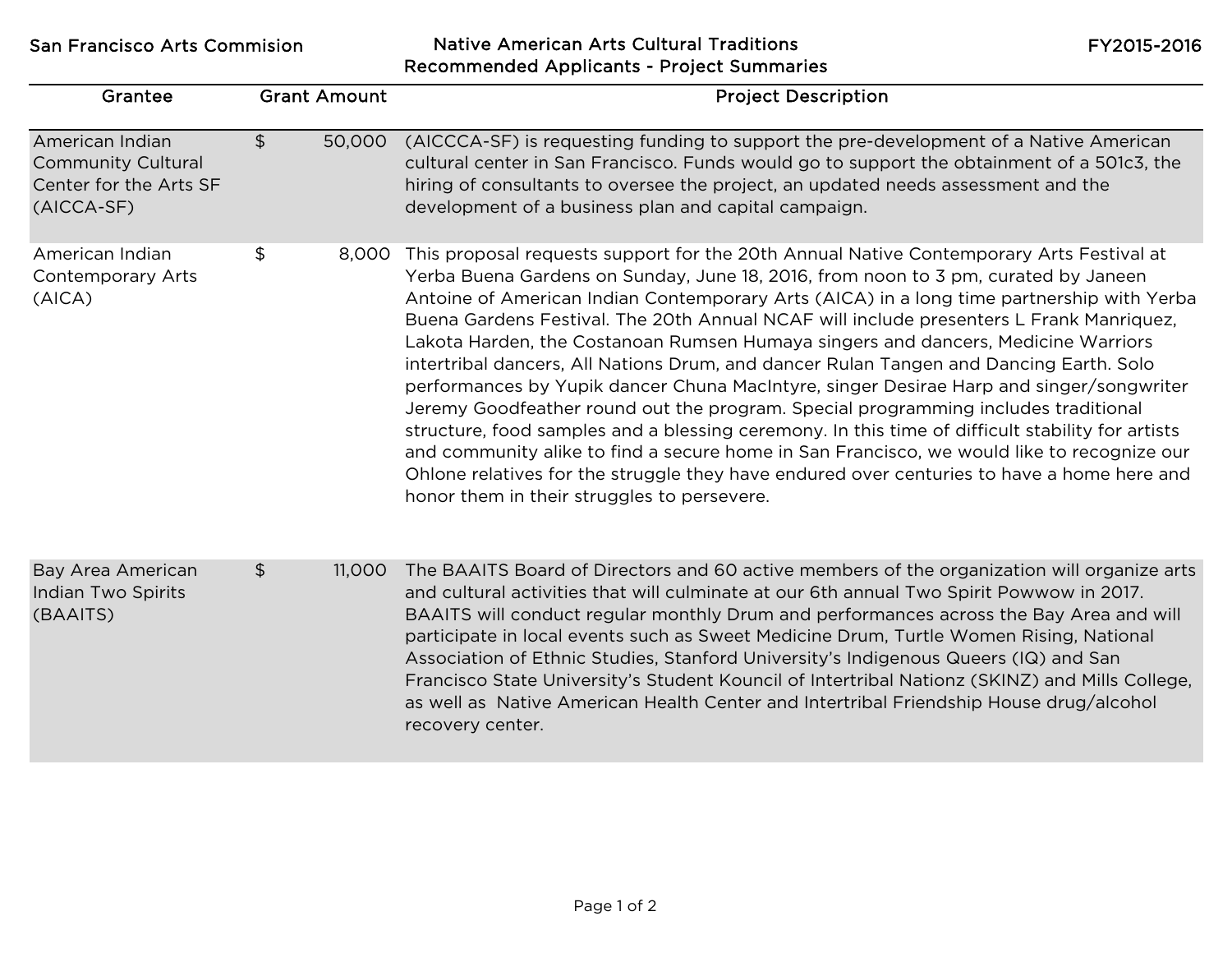| <b>San Francisco Arts Commision</b>                 |          |    | <b>Native American Arts Cultural Traditions</b><br>Recommended Applicants - Project Summaries | FY2015-2016                                                                                                                                                                                                                                                                                                                                                                                                                                                                                                                                                                                                                                                                                                                                                                                                                                                                                                                                                                                                                                                                                                      |  |
|-----------------------------------------------------|----------|----|-----------------------------------------------------------------------------------------------|------------------------------------------------------------------------------------------------------------------------------------------------------------------------------------------------------------------------------------------------------------------------------------------------------------------------------------------------------------------------------------------------------------------------------------------------------------------------------------------------------------------------------------------------------------------------------------------------------------------------------------------------------------------------------------------------------------------------------------------------------------------------------------------------------------------------------------------------------------------------------------------------------------------------------------------------------------------------------------------------------------------------------------------------------------------------------------------------------------------|--|
| John-Carlos Perea                                   |          | \$ | 14,359                                                                                        | I will compose, develop, and perform a new multi-movement work called "Improvising<br>Home" which explores the themes of journey and place. I draw from my family history to<br>reflect on the sounds and relationships that create senses of "home." The work represents a<br>new phase for me as a composer and instrumentalist as I expand my core ensemble to<br>include orchestral strings and experiment with digitally processed Native American flute as<br>part of the composition.                                                                                                                                                                                                                                                                                                                                                                                                                                                                                                                                                                                                                     |  |
| Patrick Maku                                        | ākane \$ |    |                                                                                               | 15,000 The Lei Chants for Queen Kapi'olani exemplify collaborative poetic composition, featuring<br>complementary mele, or songs, strung together like individual blossoms in a lei. Dedicated to<br>the last reigning monarch of the Hawaiian Kingdom, my bold interpretation of these iconic<br>pieces is intended to create a bridge of understanding across cultures and generations, as it<br>promotes a dialogue about the spiritual and cultural depth of Hawaii's indigenous peoples.                                                                                                                                                                                                                                                                                                                                                                                                                                                                                                                                                                                                                    |  |
| <b>Seventh Native</b><br><b>American Generation</b> |          | \$ | 25,000                                                                                        | SNAG provides Native Youth in San Francisco weekly workshops in multi-media including<br>screen-printing, photography, graphic design and layout culminating in our annual full-color<br>magazine. Each issue is an opportunity for our Youth and National contributors to present to<br>the world the voice of Native Youth, sharing their culture and talent through visual arts,<br>photography, and music. We plan to strengthen our capacity by adding a staff Program<br>Coordinator to oversee our weekly workshops in San Francisco. In the past 2 years we have<br>expanded our program to serve Youth in Sonoma County collaborating with Graton<br>Racheria's Tribal TANF, Sonoma and Marin Youth and Family program to provide music<br>production workshops, and summer photography and writing workshops. Because of our<br>expansion we are in need of more program support. We plan to hire a part time Program<br>Coordinator to help with weekly scheduling, and ongoing fundraising efforts. We have<br>worked with Calina Lawrence (Suquamish) this past year, who was our volunteer intern. |  |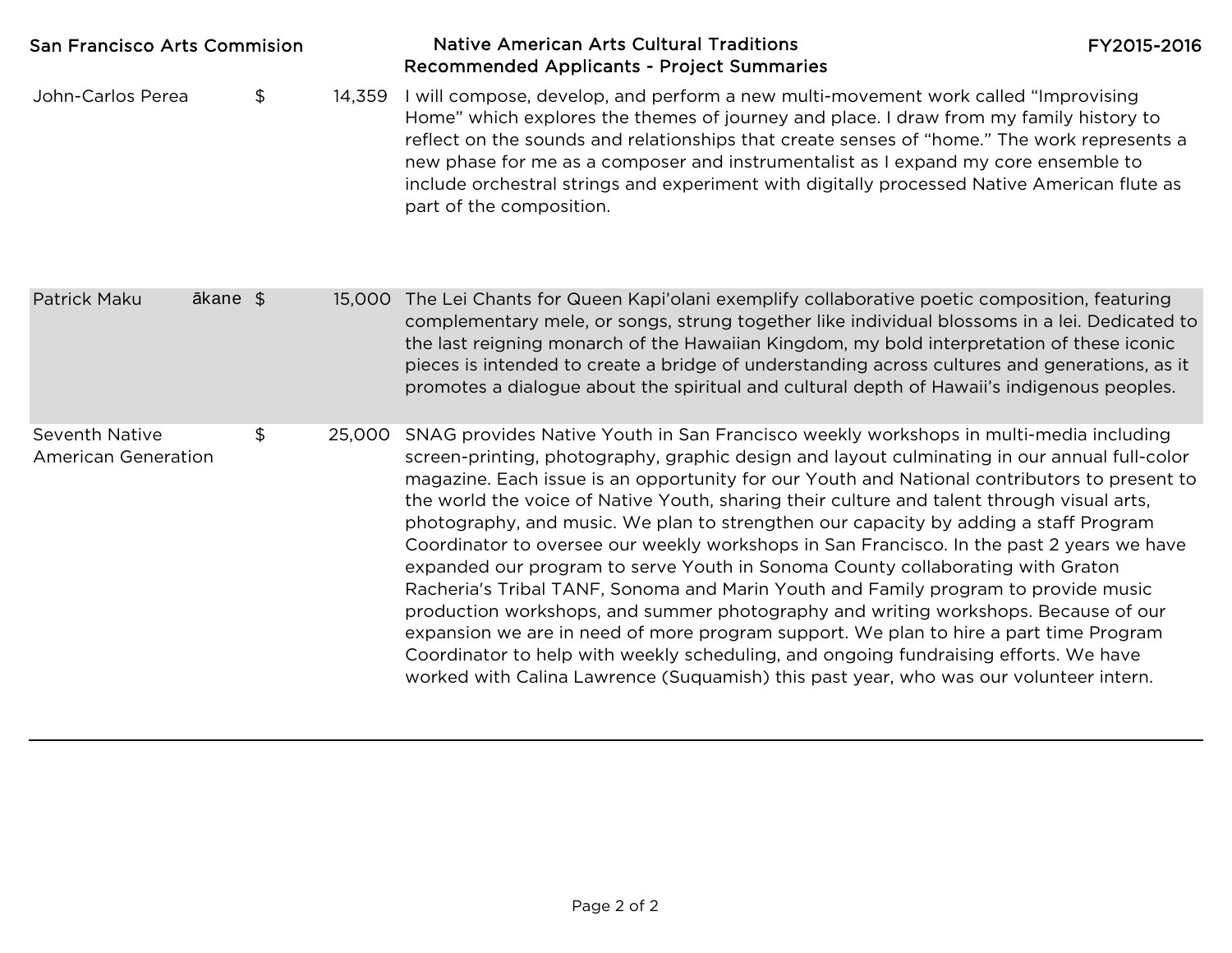

## FY2015-2016 Native American Arts & Cultural Traditions Grant Panelist Bios

#### Lindsie Bear Director, Nature and Environmental Publishing, Heyday

Lindsie Bear is the Director of Nature and Environmental Publishing at Heyday and former editor of News from Native California magazine and founding Director of the Berkeley Roundhouse, Heyday's California Indian publishing and events program where she co-founded the Oakland Museum's Annual Indian Art Market. She is formerly Senior Editor and Humanities Marketing Manager at the University of California Press. Lindsie hold a B.A in philosophy and the history of mathematics from St. John's College and currently serves as a trustee on the board of the California Historical Society and Open Roads Media International. She came to the bay area to be part of the 40th Street Warehouse arts collective and now uses her work in publishing to amplify the voices of the Native and immigrant communities that make California so wonderfully diverse.

# Corrina Gould

# Title VII Coordinator or Co Founder, AICRC or IPOC

Corrina Gould has worked in the Bay Area American Indian community in various positions throughout the past 20+ years, as a service provider and as a community activist. Corrina has been at the forefront of work on the Bay Area shellmounds and cultural sites of her Ohlone ancestors and has worked along other leaders to ensure the longevity of the oldest urban American Indian center in the country, IFH. Corrina works well across lines with Indigenous communities, with fairness and integrity ensuring that everyone that has a stake in the community is represented.

## Fuifuilupe Niumeitolu

## Researcher/ Instructor/ Doctoral Candidate, Institute for the Study of Social Change, University of California, Berkeley

Fuifuilupe Niumeitolu is a Tongan born scholar and community organizer. She sits on the Board of Directors for the Pacific Islander Initiative; a collaborative project that includes Pacific Islander Community Leaders from around the Bay Area. She is also on the founding committee of OCNC (Oceania Coalition of Northern California); a Pacific Islander Social Justice Organization. OCNC facilitates workshops on alternatives to violence with Pacific Islander men and women in prison and OCNC also works in solidarity and in collaborations with California Indians on projects pertaining to preserving Indigenous languages,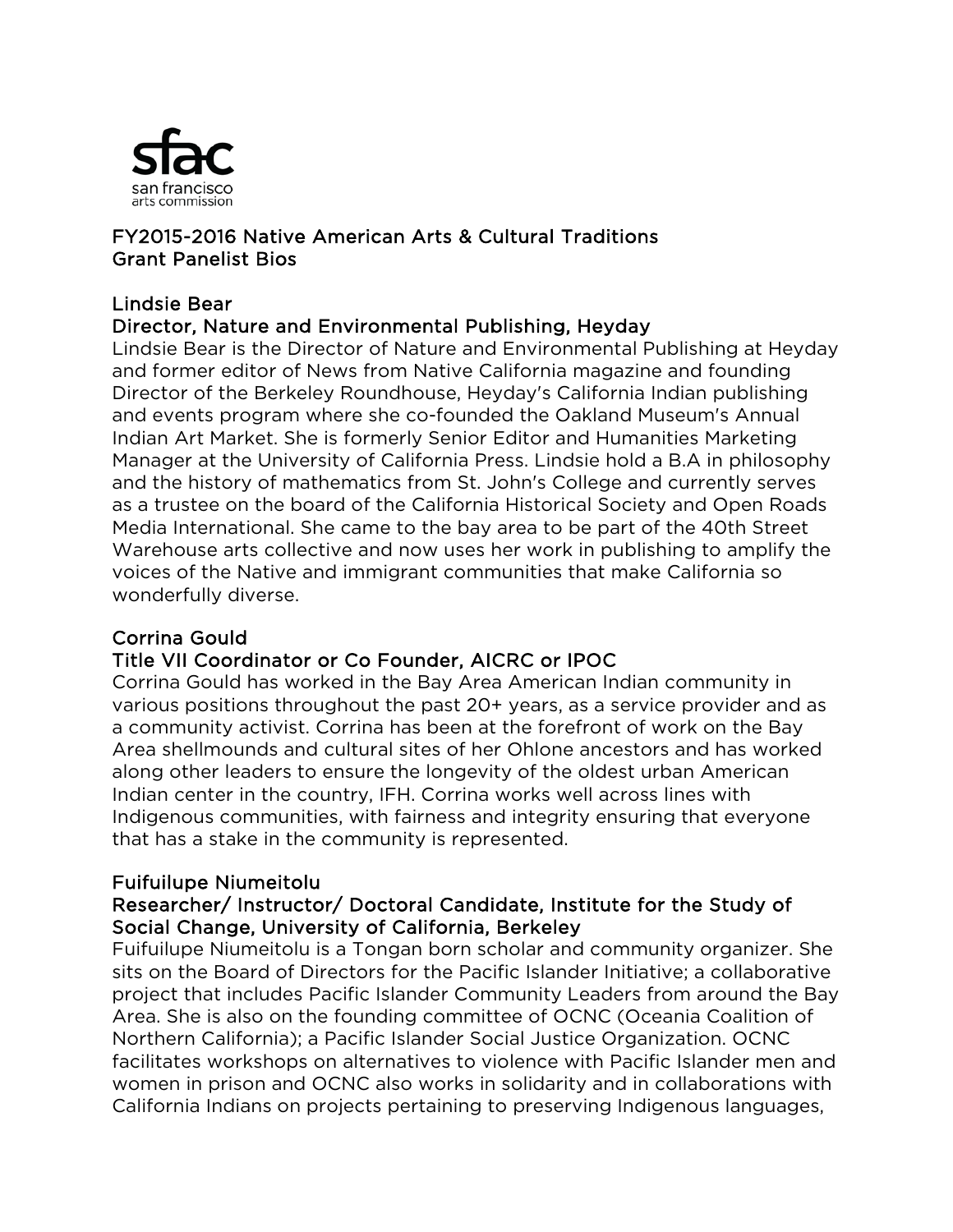using Indigenous knowledges and sacred ceremonies as methodologies for creating healing in Pacific Islander and California Indian communities. Fuifuilupe is also a member of several Pacific Islander academic organizations such as Hinemoana of Turtle Island; an Indigenous Pacific Islander feminist organization, The Pacific History Organization and the Tongan Research Association. Fuifuilupe has taught Pacific Islands Studies in the U.S. for several years at City College of San Francisco and U.C. Berkeley. She is completing a Phd in the Dept of Ethnic Studies on Tongan migrations to the U.S. at UC Berkeley and will be filing for graduation in Spring 2016.

#### Reuben Roqueñi

#### Program Officer, William and Flora Hewlett Foundation

Mr. Roqueñi is a Program Officer in the Performing Arts Program at the William and Flora Hewlett Foundation in San Francisco making grants to sustain artistic expression and encourage public engagement in the arts. These grants embrace a wide range of artistic disciplines, aesthetics, and cultural traditions in the areas of dance, media, music, and theater that engage people across diverse communities. Prior to Hewlett, Reuben served 5 years as Program Director at the Native Arts and Cultures Foundation, a national arts philanthropic organization, located in the Portland, Oregon area and serving Native American, Alaska Native, and Native Hawaiian artists, organizations, and programs. The grantmaking strategies included artist fellowships focusing on innovation in contemporary arts practices; project support investing in social change and community development through the arts; and operating support working in partnership with Native arts service organizations to leverage broader support for the field. Previously, Reuben served as Grants Manager at a public agency, the Tucson Pima Arts Council in Tucson, Arizona, directing all grantmaking processes and program administration, supporting the region's nonprofit arts organizations and individual artists. Reuben currently serves on the board of Portland Institute of Contemporary Art (PICA) whose annual Time Based Art Festival (TBA) supports the experiments of innovative contemporary performing artists. He serves on the board of The Association of American Cultures (TAAC), whose bi-annual Open Dialogue conference provides leadership in achieving equal participation in policymaking, equitable funding for all cultural institutions, and an elevation in multicultural leadership that impact cultural policies. He is also on the Grantmakers in the Arts (GIA) national Thought Leadership Forum on Racial Equity in Grantmaking. Previously he served on the Board of Directors at Access Tucson (public television) and was a founding Board member of the Tucson Musicians and Artists Health Alliance (TAMHA). He is a graduate of the National Association of Latino Arts and Culture's (NALAC) Leadership Training Institute and the first NALAC Arts Advocacy Institute in DC. Reuben has served on grants review panels, national to local, for the National Endowment for the Arts, ArtPlace, NALAC Fund for the Arts,